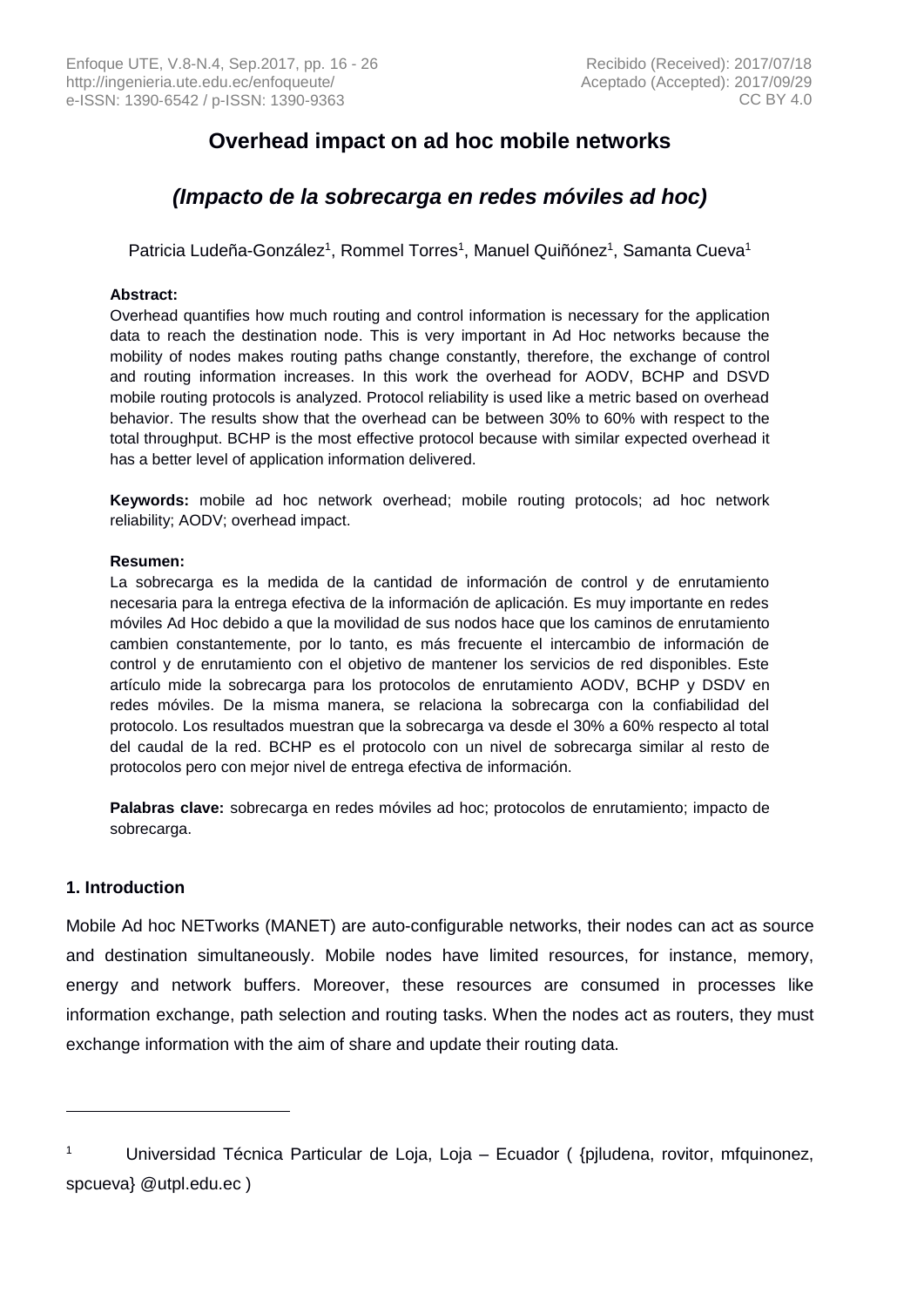Control data allows the network to maintain adequate levels of performance, reliability, and convergence. Control data mainly is used by the nodes to keep the routing table updated. The control data exchanges information depending on the type of routing protocol used, by example a routing protocol could use several small packets to determine the availability of its neighboring nodes.

The routing and control data transmitted (Tran et al., 2015) into the network is called control routing, which is necessary for the network reliability. As an example, if the network path is modified by link failure or if the nodes are busy, these new issues should be immediately notified to all the nodes in the network in order to achieve a fast convergence.

The ratio between control routing and data transmitted is named overhead. A special network goal is to keep a trade-off between the throughput and the network reliability, with an acceptable level of overhead. For instance, a low level of overhead causes that the network uses the maximum effective throughput possible with the lowest reliability. On the other hand, a high level of overhead increases the reliability but the effective throughput decreases.

High level of overhead is an issue in Ad hoc networks because the nodes mobility causes an increase in control routing operation. When the nodes move, the end-to-end path changes frequently and the network must recreate the network topology again.

This proposal measures some indicators and their impact on the network for several ad hoc routing protocols. Metrics are grouped in two approaches, reliability and overhead. Throughput, dropped packets, jitter, and end-to-end delay are elements of the reliability approach. Cumulative overhead and the overhead behavior are elements of the overhead set approach.

The paper is organized as follows. In Section 2, related works are revised. Section 3 describes the impact of the overhead over AODV, BCHP, and DSDV routing protocols. Experimental results are reported in Section 4 and conclusions are drawn in Section 5.

# **2. State of the art**

Ad hoc routing protocols, generally, can be categorized into proactive, reactive, and cluster protocols. Proactive routing protocols generate the end-to-end path before the packets are transmitted. Each node maintains one or more routing tables to store path information. Topology changes are propagated from each node to all nodes in the network. Examples of these protocols are DSDV (Perkins and Bhagwat, 1994) and OLSR (Clausen, T., & Jacquet, P, 2003).

Reactive routing protocols generate on demand the path between a source and a destination for each packet to be transmitted. Routes are created only when the source node needs to send information. The path needs to be constantly updated until the destination node becomes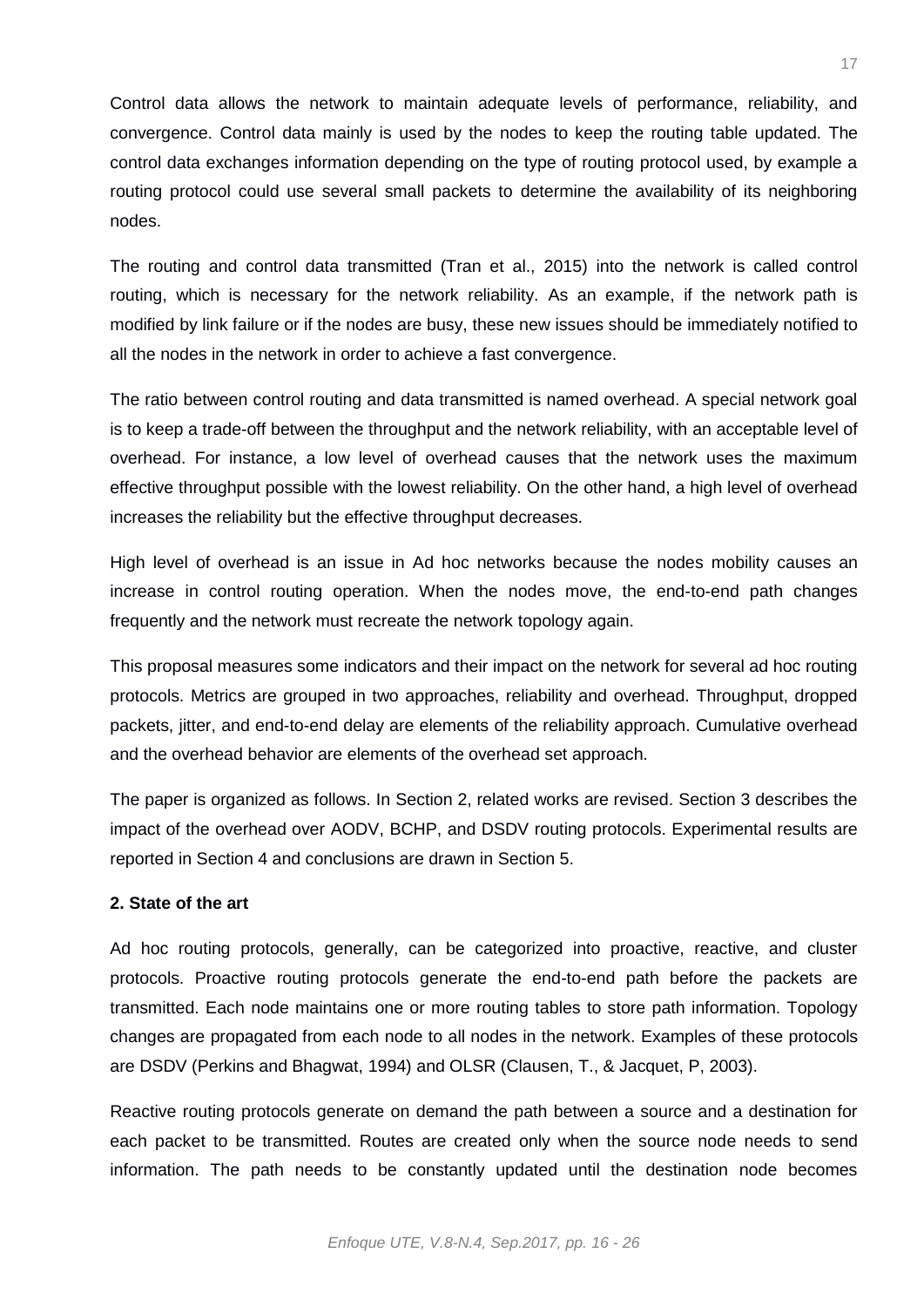inaccessible or the path is not necessary anymore. Examples of these protocols are DSR (Boppana and Mathur, 2005) and AODV (Perkins and Royer, 1997).

A hybrid routing protocol shares reactive and proactive protocols characteristics. Cluster routing protocols, a kind of hybrid protocols, group the nodes geographically in a named set cluster. The cluster tries to isolate the broadcast traffic of the nodes belonging to it. Each cluster generally has a cluster head node, responsible for the intercluster communication, named gateway node. The set of head nodes comprises a backbone. Cluster routing protocols in general have the following phases: 1) cluster formation, 2) cluster head election 3) cluster maintenance. Examples of these protocols are CBRP (Jiang, 1999) and BCHP (Torres et al., 2012).

In all routing protocols, route discovery is the most critical task. If there are many path failures in route discovery, the routing overhead is increased, affecting to both, the packet delivery ratio and the delay, according to Zhang et al., (2013). Therefore, the overhead is different for proactive, reactive and cluster protocols (Singh et al., 2016). In proactive protocols, the flooding is the discovery technique and a periodically routing information exchange is mandatory (Paul, 2016). Moreover, due to the node mobility, the periodic update time must be the smallest possible. In reactive protocols, generally, the level of overhead depends on some factors like the information exchange load or the number of connections. In cluster protocols, traffic isolation allows having better overhead values (Alnabhan et al., 2017) (Narayana et al., 2016).

#### **3. Overhead impact**

There are some authors that had studied the overhead effect in MANET, for example, Timo and Hanlen (2006) develop fundamental limits on the overhead requirements of routing protocols applying principles from the Information Theory.

Research in La and Seo (2011) determines the minimum length of overhead based on the number of nodes with a flat geographical routing protocol. Besides, it determines the expected overhead and the minimum expected overhead. Tran et al., (2015) quantify overhead for reactive routing protocols with network mobility and traffic load parameters. The same authors, in Tran and Dadej (2014), quantify the overhead for proactive routing protocols with the same parameters used for reactive routing protocols. They conclude that, to reduce overhead and save bandwidth, the Time to Live of cached routes in reactive routing protocols, and, Time-slot for periodical updates in proactive routing protocols, must be the smallest possible.

In cluster protocols, the traffic isolation permits to have better overhead values (Alnabhan et al. 2017) (Narayana et al., 2016).

We have selected AODV for reactive protocols, BCHP for cluster protocols and DSDV for proactive protocols. Each protocol is analyzed based on its properties and routing strategies by determining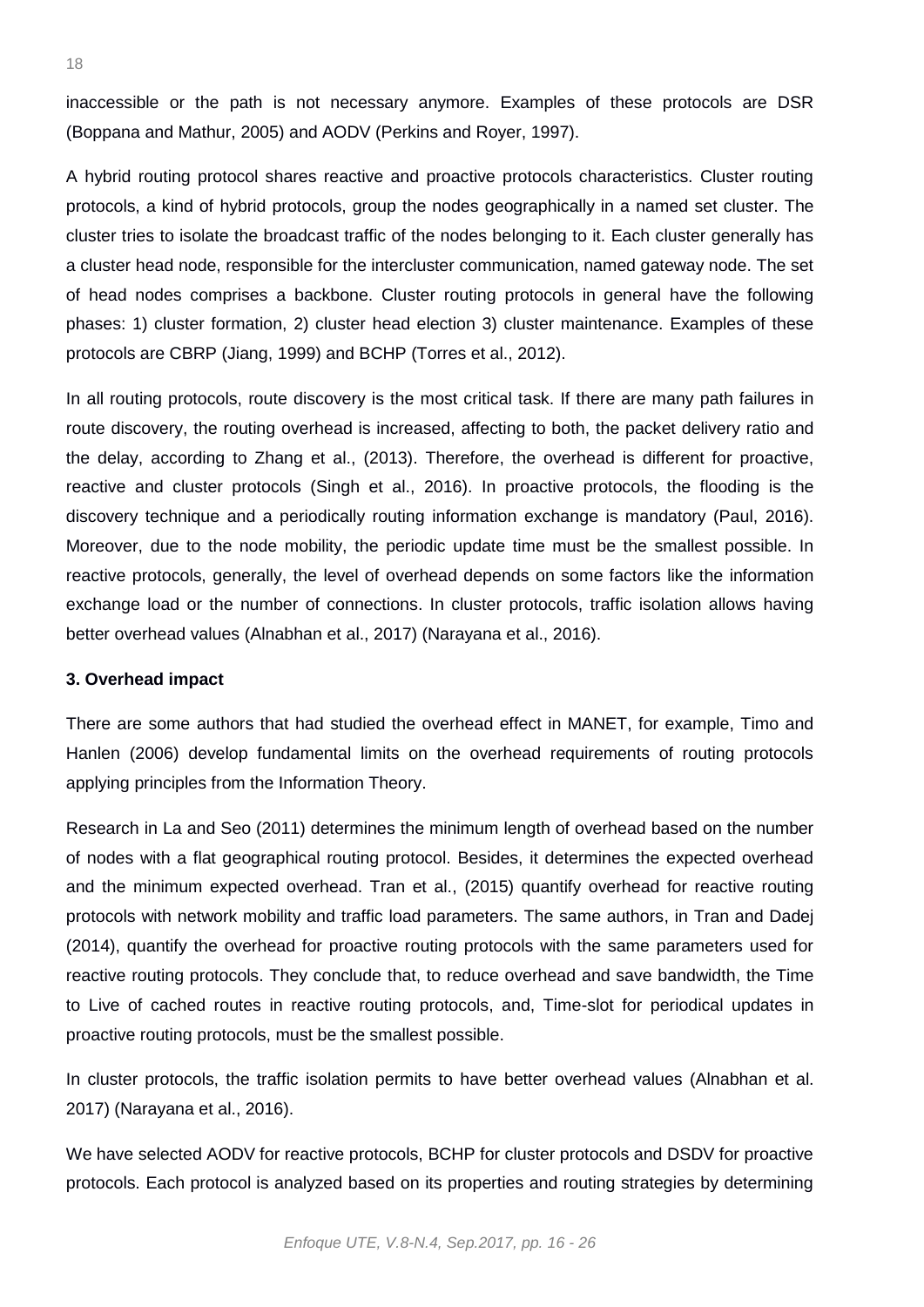their overhead impact on the network. Then, specific researches related with overhead impact for each type of MANET protocols are listed.

AODV protocol uses route discovery for path creation process. AODV route discovery is used when any route to destination is found by a node. When a node needs to send information and a route is not available, AODV uses route request (RREQ), route reply (RREP), and router error (RERR) messages. AODV tries to minimize the overhead using destination sequence numbers and RREP to RREQ from intermediate nodes with updated routes to the receiver node.

BCHP protocol varies the overhead level depending on its phase or status. In the Node Initialization phase each node obtains a metric as a function of context characteristics: node speed, node location inside the cluster, and battery power status. This metric, in conjunction with the UNDECIDED state, is sent to its neighbors using HELLO broadcasting messages. In the Cluster Formation, if a node receives several HELLO messages from its neighbors, it proceeds to update its table of neighbors, including each neighboring node identification, link type, metric, and state. Each node reviews its neighbor table, and the node with the best metric becomes the cluster head, the one with the second lowest metric becomes the backup cluster head, and the remaining nodes change their status to managed node. The HELLO messages are used with the Discovery of the Adjacent Cluster phase and the Cluster Maintenance strategy.

In DSDV protocol, all nodes share their network tables periodically. The overhead in DSDV is caused for using updates. DSDV proposes two types of updates, "full dump" and "incremental updates"; the full dump updates are used especially when a high node mobility is present; in these updates, nodes share all their network table information. Incremental updates only use new records of the network table information for the control data interchange.

This research gives a new and interesting framework for the overhead analysis because it obtains the relationship between the overhead and the protocol reliability or efficiency.

# **4. Methodology**

Network Simulation is used for the generation of a set of experiments. The parameters for the initial setup of each experiment are listed on the *Table 1*.

| <b>Parameter</b>        | <b>Values</b>           |
|-------------------------|-------------------------|
| <b>Protocols</b>        | AODV, BCHP, DSDV        |
| Number of nodes         | 10, 20, 40, 60, 80      |
| Number of connections   | 20                      |
| Area                    | 1Km x 1Km               |
| Simulation time         | 200 seconds             |
| Mobility model          | Two Way                 |
| Traffic transport layer | Constant bit rate (CBR) |

**Table 1**. Simulation parameters.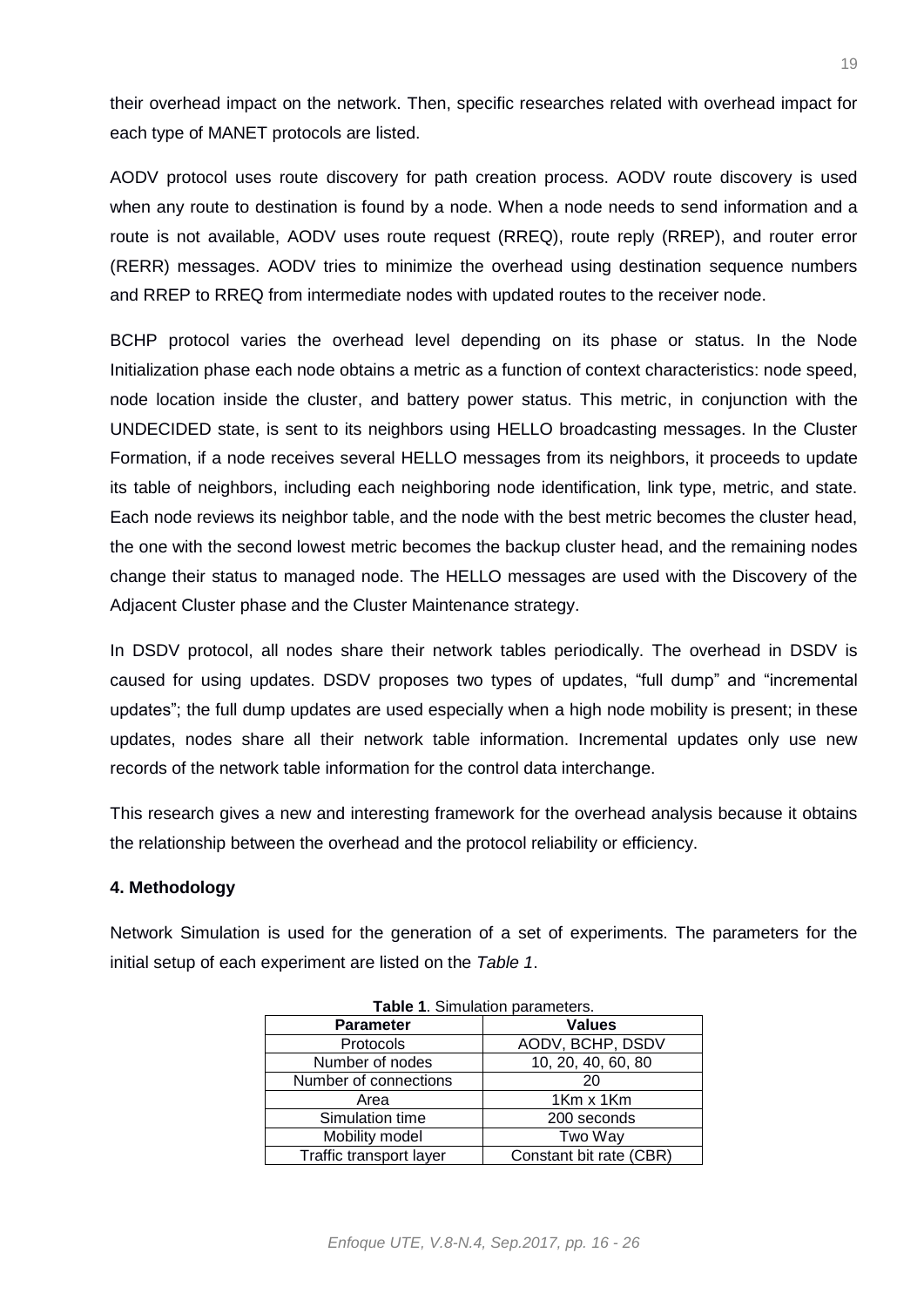Two important and related approaches are considered, the first one contains metrics related to the overhead and the second one contains metrics related with the protocol efficiency. On the overhead approach the cumulative overhead for each scenario and the overhead during the simulation time are obtained. Cumulative overhead and overhead in time metrics let to obtain an overall knowledge of how many packets in the routing level are necessary to deliver application packets. The reliability approach is measured across four indicators: dropped packets, jitter, endto-end delay, and cumulative ratio applications packets. It is important to relate the overhead with the protocol reliability or protocol efficiency. It is possible that the protocol has a high overhead level but could be more efficient. In this case the overhead helps to improve the payload delivered.

### **5. Results**

#### **5.1 Overhead approach**

*Cumulative overhead: Figure 1* shows the cumulative overhead for each scenario. All the generated routing packets and received application packets for each scenario are related between them. This ratio shows how many routing packets are necessary to deliver application packets. High values imply more routing packets are used; therefore, the overhead level is bigger. AODV has the worst overhead due to its reactive nature. Consequently, each time the information is sent from a source to a destination, control information has to be generated to discover the route tables. Therefore, as long as the nodes increase in the network, a higher amount of overhead is required. In general, DSDV is better than BCHP. Since BCHP is hybrid, it generates control information for both to find the route and for clusters maintenance processes.



**Figure 1**. Cumulative overhead

*Overhead behavior: Figure 2* shows the ratio between the packets sent by the routing layer and the received application packets for each scenario during the simulation time. The simulation time of the network comprises the initial flooding time of the network that is used in the discovery processes and the nodes initiation. The stabilization time increases proportionally with the increase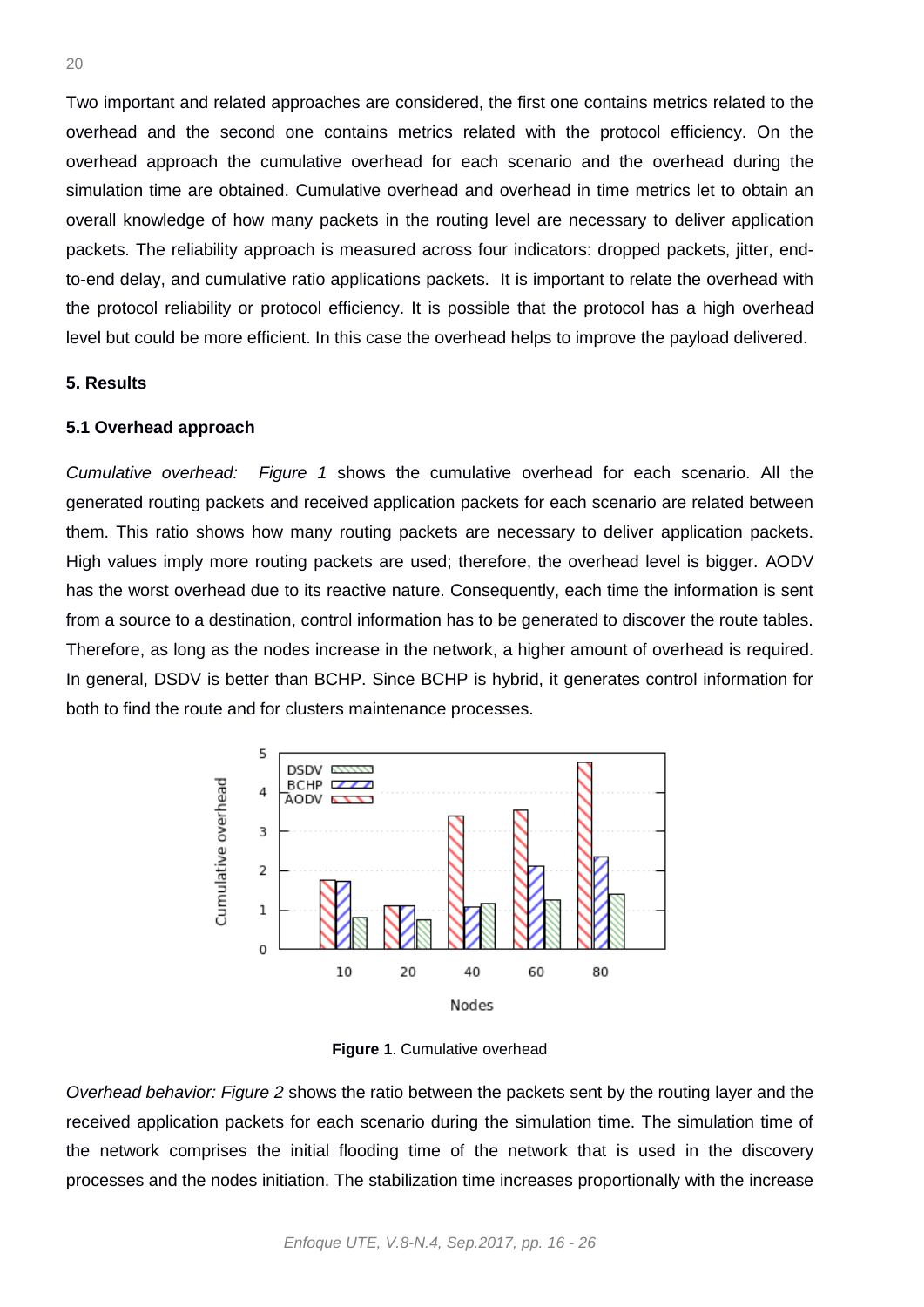of nodes in the network. In all cases, the number of required routing packets is greater than the quantity of delivered application packets. In addition, if the number of nodes increases then the overhead increases in the same proportion. AODV has the worst delivered application packets rate. BCHP and DSDV have the best relationship between application data and routing data packets.

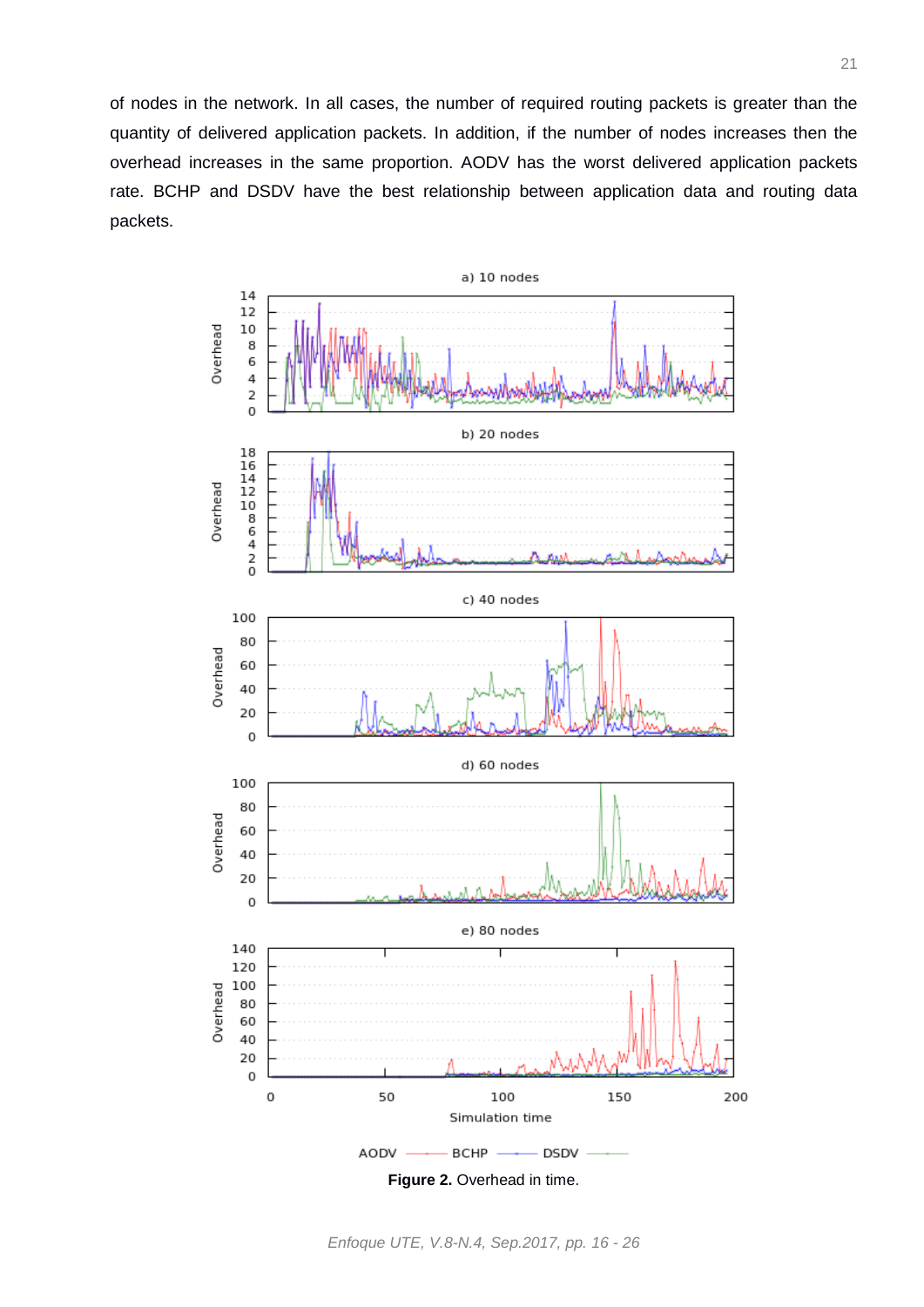#### **5.2 Reliability approach**

*Dropped packets: Figure 3* shows how many packets (routing or application packets) have been deleted by the routing layer during the simulation time for each scenario. Nodes drop packets due the following reasons: 1) the buffer is full (ifqueue), 2) the link goes down (link failure), 3) the time for acknowledgement packet reception has expired (timeout), 4) time to live value becomes zero (expired TTL), 5) the node has not an entry for the destination network in its routing table (No route). In DSDV protocol, link failure is the first reason to drop packets. In general, BCHP protocol has lower number of dropped packets than the other protocols. In addition, in the BCHP the timeout is the main reason to delete packets. In other hand, the sources of AODV dropped packets are the TTL expired and the link failure, due to the movement of nodes and its reactive behavior.



**Figure 3.** Dropped packets.

*Jitter:* It is an important indicator especially when multimedia traffic is present because of user experience requirements. Multimedia traffic needs to use the maximum bandwidth; in this case the overhead must allow using the communication channel without unnecessary control data. The *Figure 4* shows that AODV has the worst jitter average. On the other hand, DSDV according to its proactive operation has the best behavior.

*Delay Average:* The tests use Constant bit rate traffic (CBR) for transport layer, CBR is similar to UDP. In CBR does not exist acknowledgment packets nor retransmissions packets. Delay is related with the communication delay channel. The *Figure 5* shows the average end to end delay for each scenario. AODV generally has the worst delay values in all scenarios. Packets using the BCHP protocol are delivered faster in comparison with the other protocols.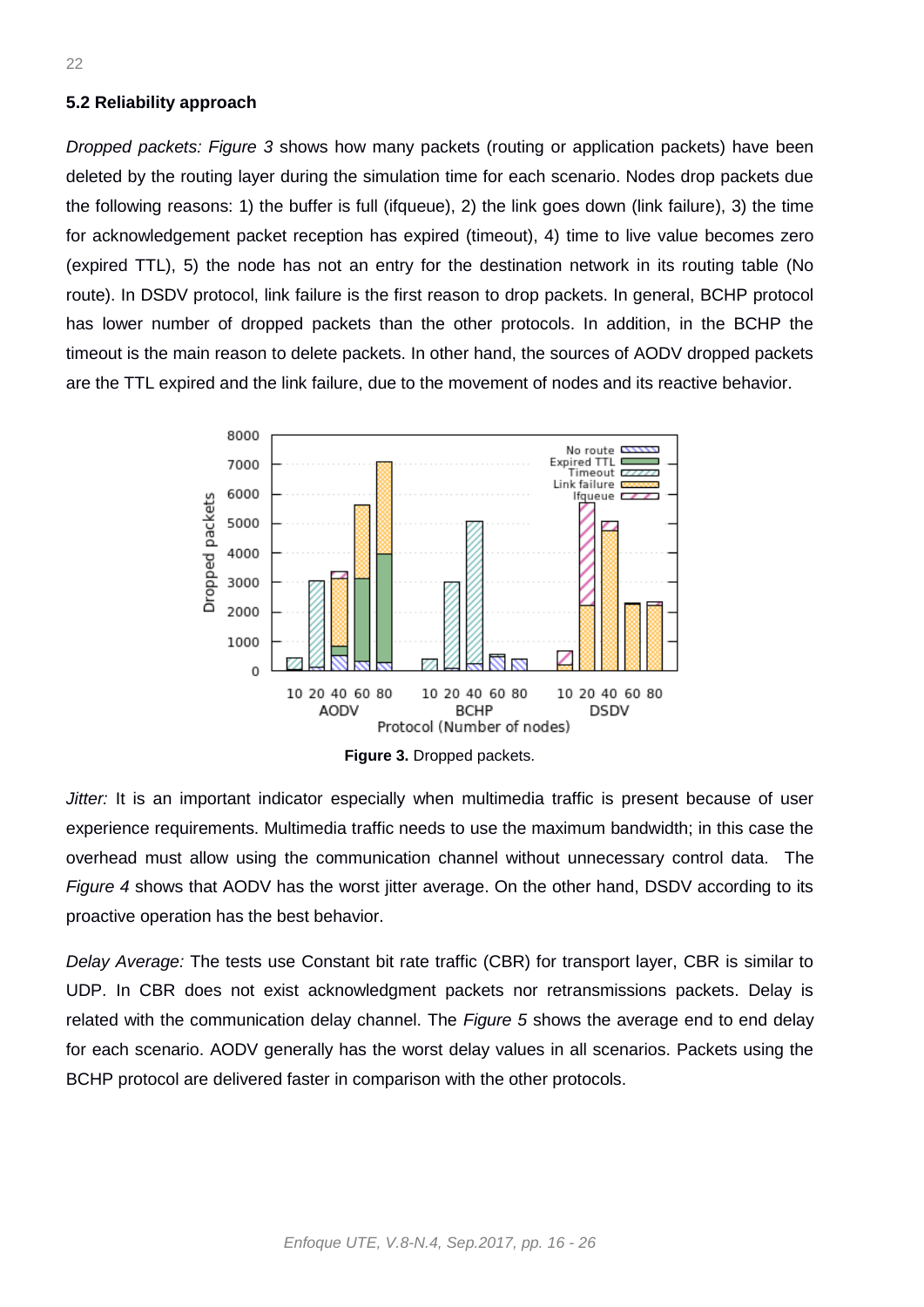

**Figure 4.** Jitter average.



**Figure 5.** Delay average.

*Cumulative ratio application packets: Figure 6* depicts the effectiveness in terms of the ratio between all sent packets versus the received packets belonging to the application layer. It is a measure of how many application packets are generated and how many are received. It is important that this value must be as small as possible. In almost all cases, BCHP shows the best ratio. In other words, BCHP is the most effective because it delivers more application packets than other protocols. BCHP does not saturate the network because the control traffic is concentrated in the cluster. This means, that application packages, in general, will have greater opportunity to reach the destination.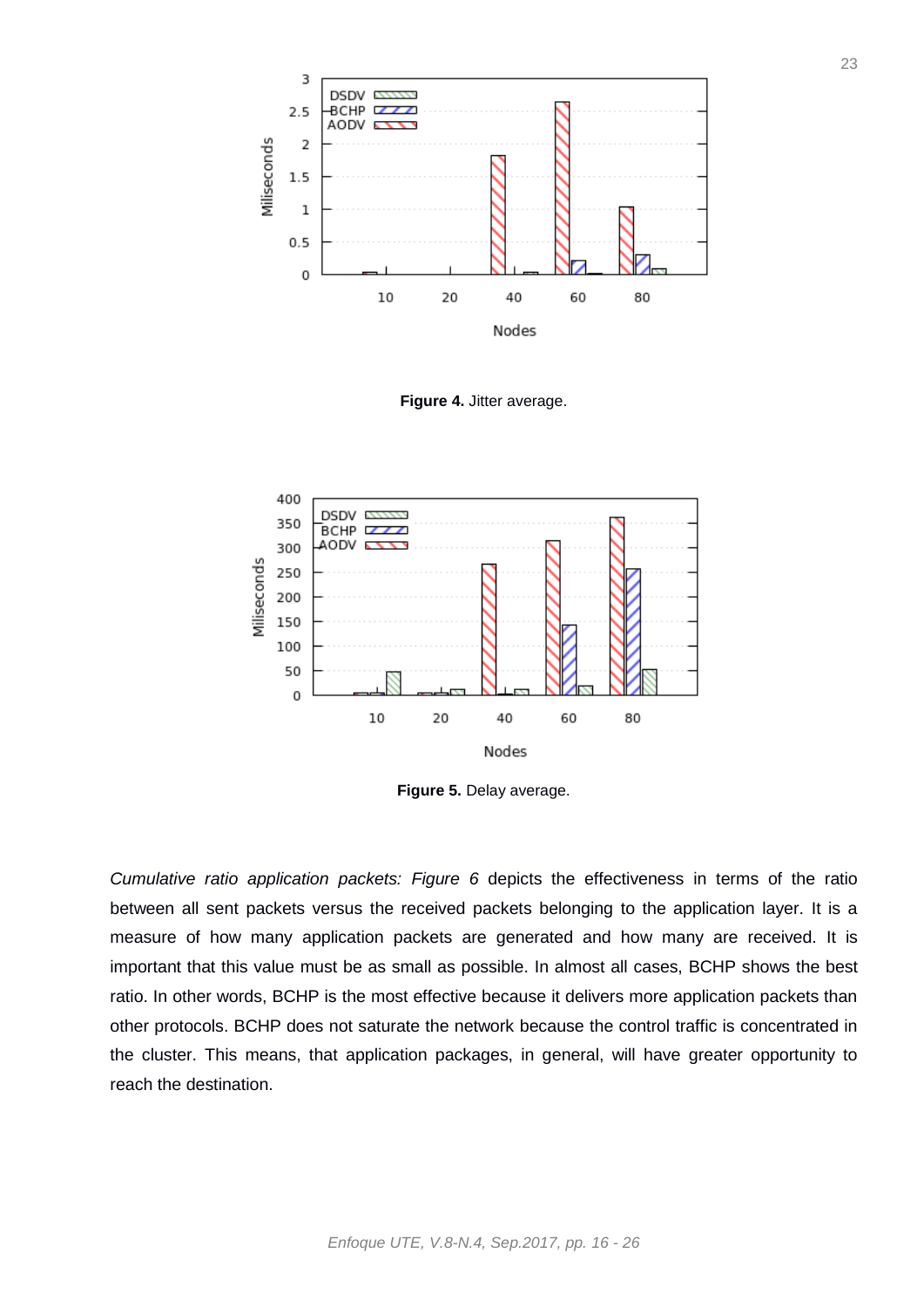

**Figure 6.** Ratio application packets.

# **4. Conclusions**

The overhead and its relationship with the effectiveness of mobile routing protocols have been analyzed. Research shows that the overhead in all protocols is always greater than the delivered application packets.

DSDV has the best level of overhead but its effectiveness is less than BCHP. BCHP shows the best relationship between overhead and effectiveness. On the other hand, AODV uses the capacity of communication channel in the best way, but it does not have the same effectiveness than BCHP. Therefore, BCHP is the best protocol when the overhead and effectiveness approaches are analyzed in each scenario.

Based on this research, in the future, we are looking for the best Ad hoc routing cluster protocol with the aim to develop a new protocol that decreases the overhead and increases the effectiveness.

### **References**

- Alnabhan, M., Alshuqran, M., Hammad, M., and Nawayseh, M. A. (2017). Performance evaluation of unicast routing protocols in manets - current state and future prospects. *International Journal of Interactive Mobile Technologies*, 11(1):84 – 97.
- Boppana, R. V. and Mathur, A. (2005). Analysis of the dynamic source routing protocol for ad hoc networks. In *Workshop on Next Generation Wireless Networks*, page 1.

Clausen, T., & Jacquet, P. (2003). Optimized link state routing protocol (OLSR) (No. RFC 3626).

Jiang, M. (1999). Cluster based routing protocol (cbrp). draft-ietf-manet-cbrp-spec-01. txt.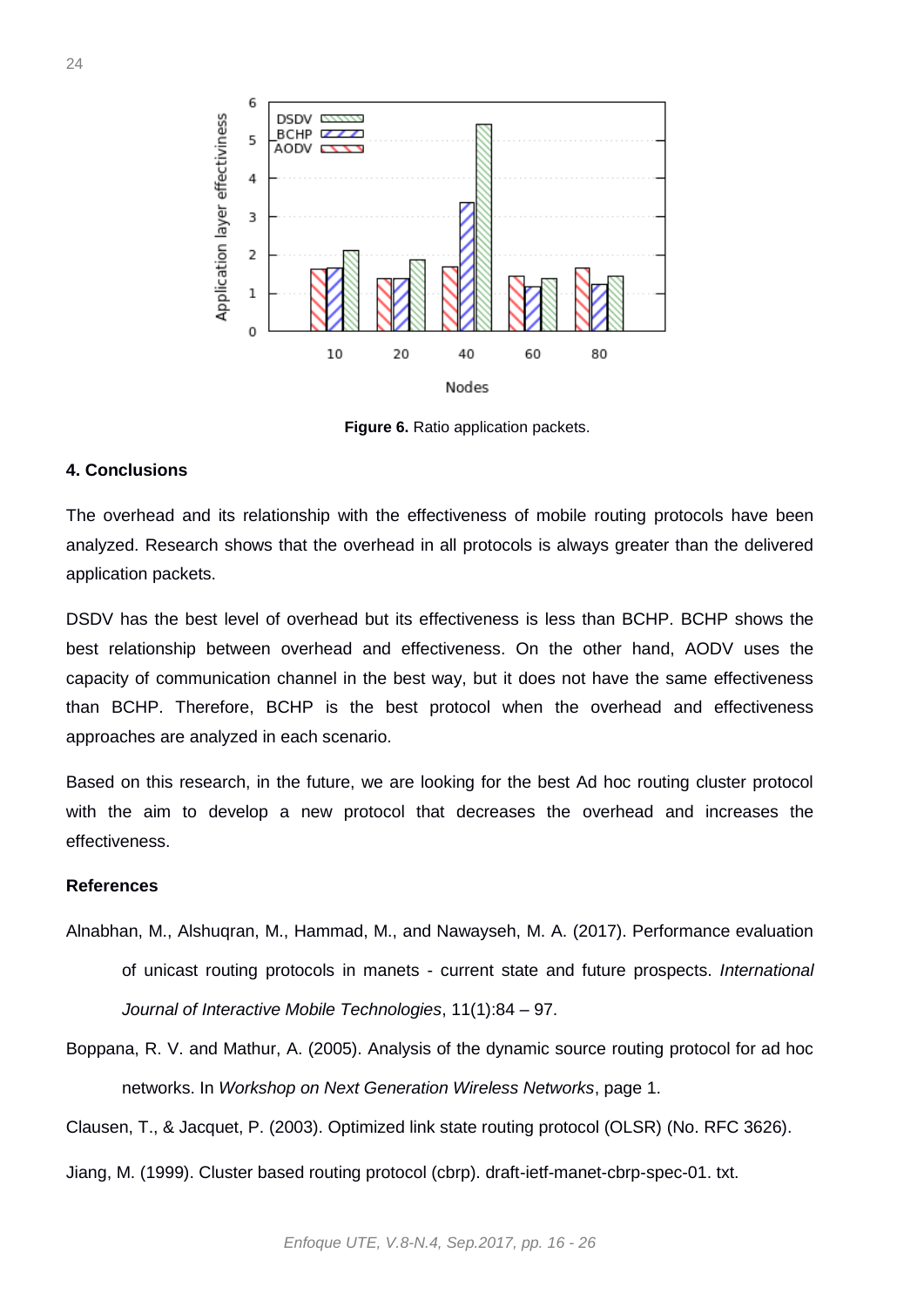- La, R. J. and Seo, E. (2011). Expected Routing Overhead for Location Service in MANETs under Flat Geographic Routing. *IEEE TRANSACTIONS ON MOBILE COMPUTING*, 10(3):434– 448.
- Narayana, M. V., Narsimha, G., and Sarma, S. S. V. N. (2016). Genetic zhls routing protocol for fault tolerance and load balancing. *Journal of Theoretical and Applied Information Technology*, 83(1):72–80.

Paul, S. (2016). *Introduction to MANET and Clustering in MANET*. Anchor Academic Publishing.

- Perkins, C. E. and Bhagwat, P. (1994). Highly dynamic destination-sequenced distance-vector routing (dsdv) for mobile computers. In *Proceedings of the Conference on Communications Architectures, Protocols and Applications*, SIGCOMM '94, pages 234–244, New York, NY, USA. ACM.
- Perkins, C. E. and Royer, E. M. (1997). Ad-hoc on-demand distance vector routing. In *PROCEEDINGS OF THE 2ND IEEE WORKSHOP ON MOBILE COMPUTING SYSTEMS AND APPLICATIONS*, pages 90–100.
- Singh, G., Saini, D., Rishi, R., and Rohil, H. (2016). Role of link expiration time to make reliable link between the nodes in manets: A review. *International Journal of Applied Engineering Research*, 11(7):5321–5.
- Timo, R. and Hanlen, L. (2006). *MANETs: Routing Overhead and Reliability*.
- Torres, R., Mengual, L., Marban, O., Eibe, S., Menasalvas, E., and Maza, B. (2012). A management ad hoc networks model for rescue and emergency scenarios. *Expert Systems with Applications*, 39(10):9554 – 9563.
- Tran, Q. M. and Dadej, A. (2014). Proactive routing overhead in Mobile Ad-hoc Networks. Proceeding of *IEEE International Symposium on a World of Wireless, Mobile and Multimedia Networks 2014*, WoWMoM 2014.
- Tran, Q. M., Dadej, A., and Pham, T. L. (2015). Reactive routing overhead in mobile ad-hoc networks. Proceedings - *2015 IEEE 17th International Conference on High Performance Computing and Communications*, *2015 IEEE 7th International Symposium on Cyberspace Safety and Security and 2015 IEEE 12th International Conference on Embedded Software and Systems*, H, pages 1591–1596.